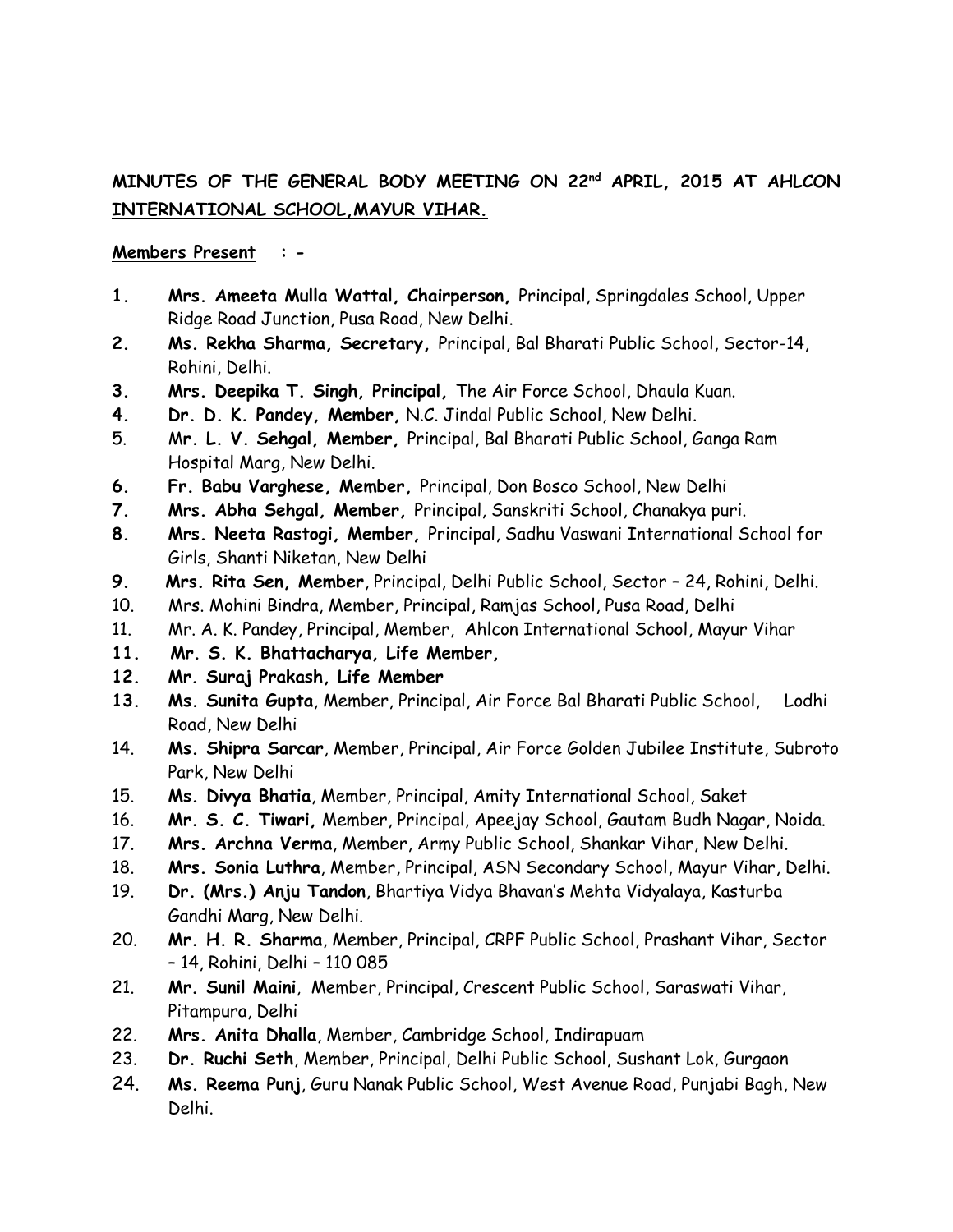- 25. **Mrs.Z. M. Siddique**, Member, Principal, Hamdard Public School Sangam Vihar. New Delhi.
- 26. **Sr. Archana Thalachirayil**, Holy Child Sr. Secondary School, Tagore Garden, New Delhi
- 27 **Dr. Rajesh Hassija,** Member, Principal, Indraprastha International School, Sector – 10, Dwarka
- 28. **Mrs. Sudha Acharya**, Member, Principal, ITL Public School, Sector 9, Dwarka, New Delhi
- 29. **Mr. George Mathew**, Principal, Jaspal Kaur Public School, Shalimar Bagh, New Delhi
- 30. **Mrs. Sangeeta Bhatia**, Principal, KIIT World School, Pitampura, Delhi
- 31. **Mrs. Usha Ram**, Principal, Laxman Public School, Hauz Khas Enclave, New Delhi
- 32. **Ms. Madhu Chandra**, Member, Principal, Lotus Valley International School, Noida
- 33. **Dr. (Mrs.) Bhawna**, Member, Principal, Lovely Public School, Priyadarshini Vihar, Delhi.
- 34. **Mrs. Krishna Bhati**, Member, Maharaja Sawai Man Singh Vidyalaya, Swai Man Singh Road, Jaipur, Rajasthan
- 35. **Mr. B. C. Pandey**, Principal, Mahavir Sr. Model School, Sangam Park Extn., New Delhi
- 36. **Mrs. Mamta V. Bhatnagar**, Principal, Manav Sthali School, New Rajinder Nagar, New Delhi
- 37. **Col. Ashok Kaul**, Principal, Mata Jai Kaur Public School, Ashok Vihar, Delhi
- 38. **Ms. Jyoti Arora**, Member, Principal, Mount Abu Public School, Sector 5, Rohini, Delhi.
- 39. **Ms. Alka Kapur**, Modern Public School, Shalimar Bagh, Delhi
- 40. **Ms. Ruma Purkayastha**, Principal, Navy Children Public School, Satya Marg, Chanakyapuri, New Delhi
- 41. **Mr. Prashant Parashar**, Principal, NK Bagrodia School, Rohini
- 42. **Mr. R. K. Trivedi**, Member, O. P. Jindal School Raigarh,
- 43. **Mrs.Rachna Pant**, Ramjas School, RK Puram, New Delhi
- 44. **Ms. Anuradha Joshi**, Principal, Sardar Patel Vidyalaya, Lodhi Estate, New Delhi
- 45. **Ms. G Kaur**, Member, Principal Salwan Public School, Sector 15, Gurgaon
- 46. **Mrs. Novita Chopra**, Member, Vankateshwar International School, Sector 10, Dwarka.

Leave of absence granted to –

- 1. **Ms. Chitra Nakra**, Member, Vice Chairperson, V.V.DAV Public School, Vikaspuri, New Delhi.
- 2. **Mr. Neeraj K. Bedhotiya,** Member, Joint Secretary, Principal, Mayoor Schoool, Ajmer
- 3. **Ms. Aditi Misra,** Member, Principal, Delhi Public School, Gurgaon
- 4. **Ms. Anita Bhalla** Member, Principal, Bharatiya Vidya Bhavan, Amritsar
- 5 . **Ms. Anjana Gupta,** Member, Principal, DAV International School, Amritsar,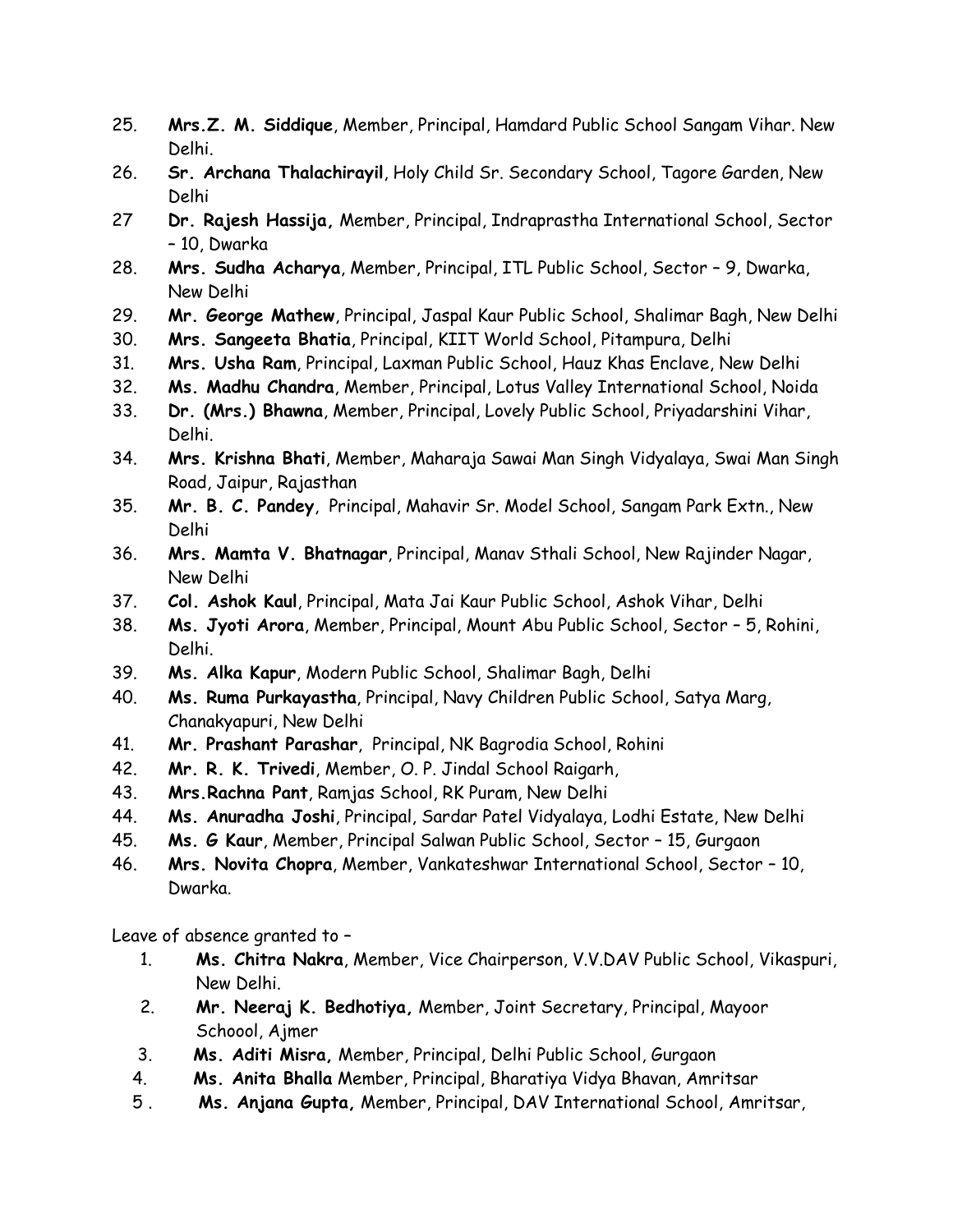## 6. **Ms. Sharmila Raheja**, Uttam School for girls

The meeting started by felicitation of the office bearers and the Life members.

Mr. R. K. Trivedi, Principal OP Jindal School, Raigarh was welcomed. This was followed by a gripping and enthralling percussion music performance by the school students.

After this the items of the agenda were taken up -

# **1 & 2 TO CONFIRM THE MINUTES OF THE LAST MEETING HELD ON 28 TH JANUARY 2015, AT TAGORE INTERNATIONAL SCHOOL AND THE POINTS ARISING OUT OF THE LAST MEETING HELD ON 28 TH JANUARY, 2015**

The Chairperson welcomed all members.

The minutes of the meeting held on 28<sup>th</sup> January, 2015 were read and confirmed.

### 3 **TO REVIEW THE 41ST ANNUAL CONFERENCE OF THE NPSC**

The Chairperson thanked the members for making the annual conference a grand success and complimented all those who had worked tirelessly to ensure that everything was smooth and as per plan.

Chairperson spoke of the Literacy Project initiated 26 years ago to impart education to those who do not have access to it and since then a large number of Private, Govt and Navyug schools had got involved.

# **4. ADDRESS BY MRS. RAJNI KUMAR ON DELHI SCHOOLS LITERACY PROJECT-**

Mrs. Rajni Kumar thanked all members for their support in the project and made special mention of those schools that had been wholly involved in the project since its inception and had made large numbers literate. She said that so many social evils are compounded by evils of illiteracy which was preventing India from taking the leap forward. There was a proposal to launch legal literacy for women and other areas as health, sanitation and continuing education would also be taken up.

The Chairperson echoed the shock and grief at the gruesome rape of the Nun in West Bengal. She said that many members had got together for an all faith prayer meeting.